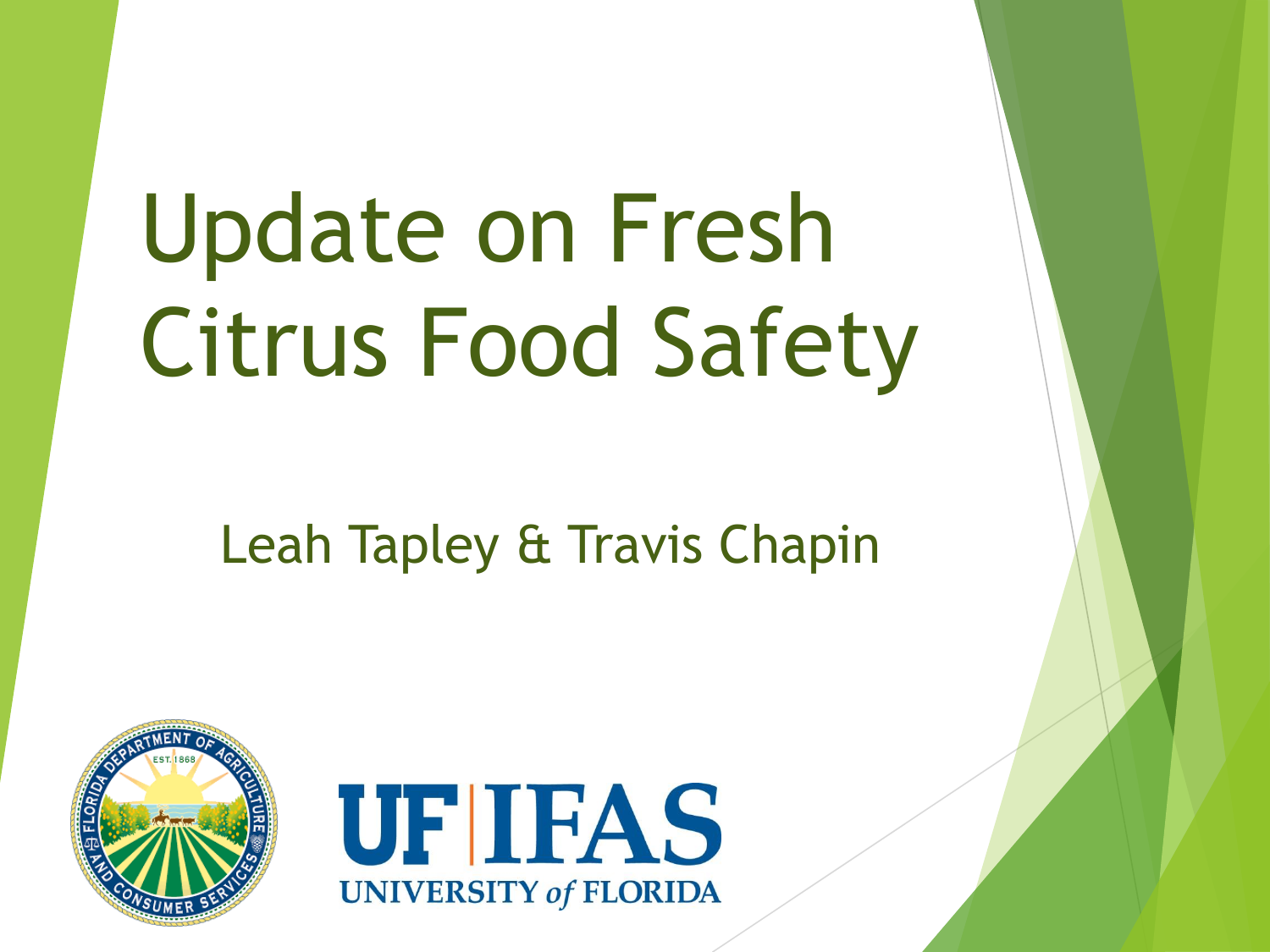#### What is the FSMA PSR?

- The Produce Safety Rule is part of the FDA Food Safety Modernization Act (FSMA) that was passed into law on January 4, 2011.
- This regulation focuses on setting the first-ever federal regulatory standards for the production, harvest, and handling of fruits and vegetables, in an effort to prevent microbial contamination and reduce foodborne illnesses associated with fresh produce.
- If you grow, harvest, pack, or hold fresh produce, this regulation may apply to you.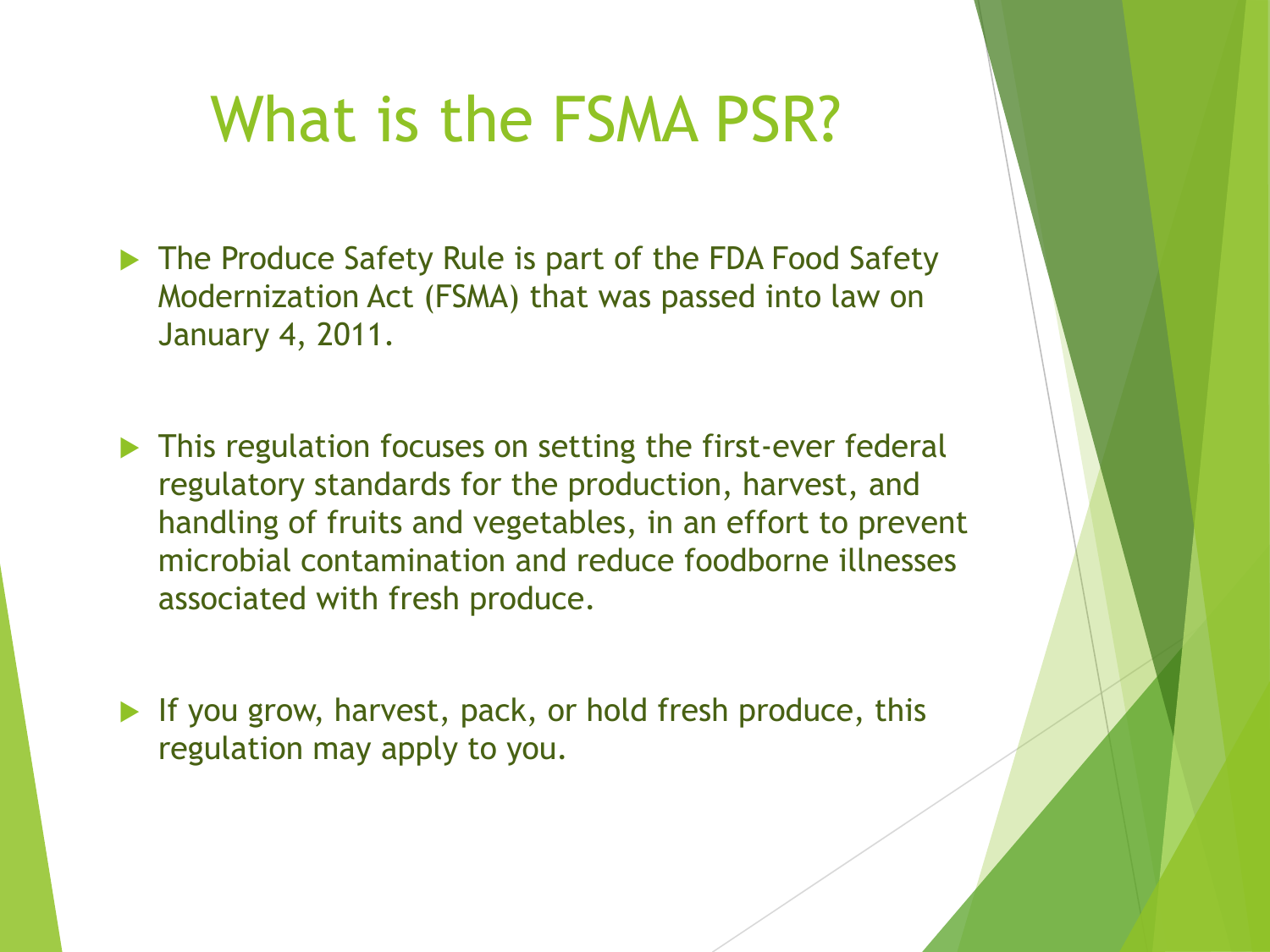## Compliance Dates

| <b>Large Farms (&gt;\$500K)</b>      | <b>January 26, 2018</b> |
|--------------------------------------|-------------------------|
| <b>Small Farms (&gt;\$250K-500K)</b> | <b>January 26, 2019</b> |
| Very Small Farms (>\$25K-250K)       | <b>January 26, 2020</b> |

+ 4 years for Ag Water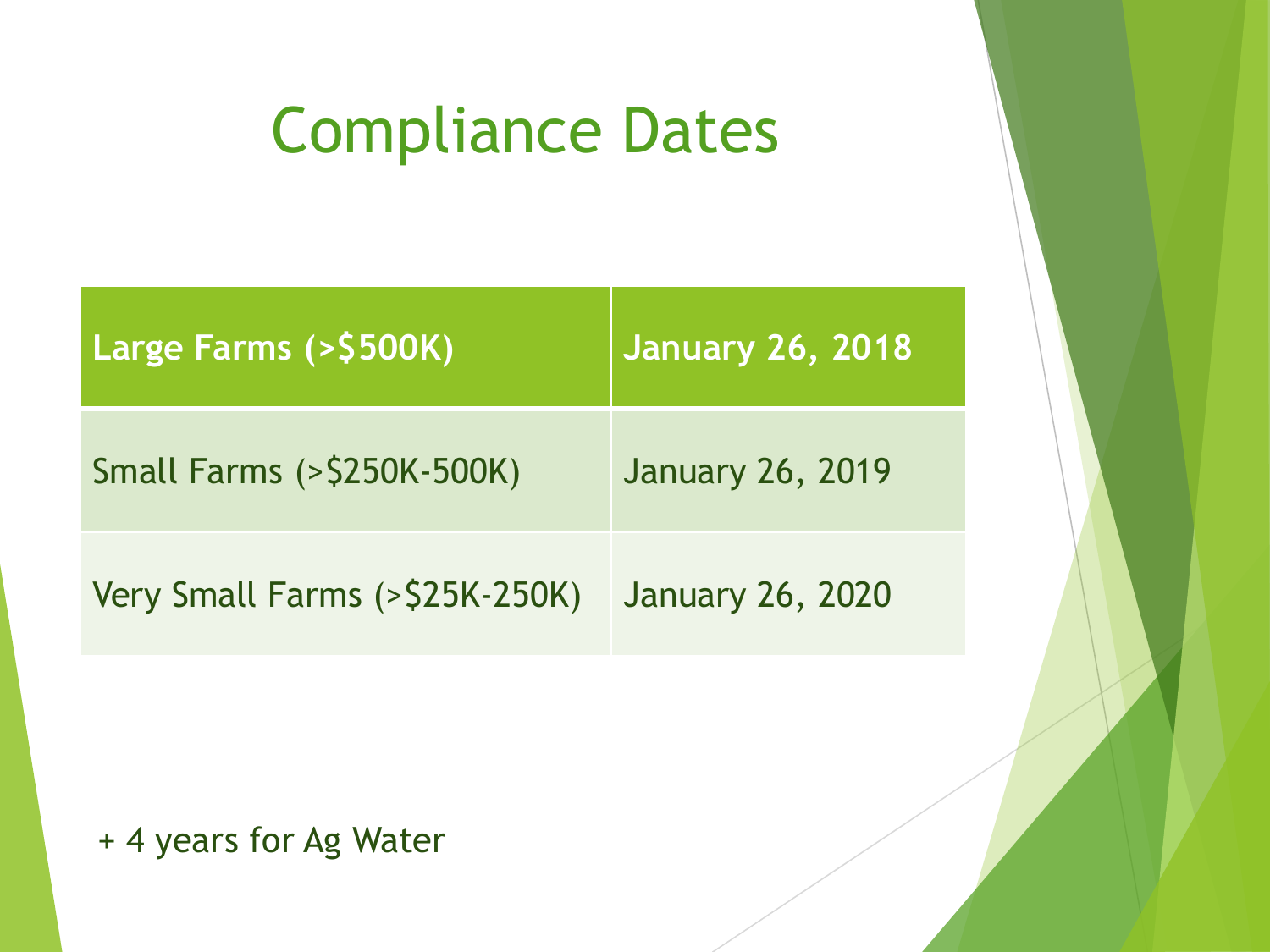#### What does the PSR cover?

▶ Worker health, hygiene, and training

- Agricultural water, both for production and postharvest uses
- $\triangleright$  Biological soil amendments of animal origin (e.g., compost, manure)
- Domesticated and wild animals
- Equipment, tools, buildings, and sanitation
- Records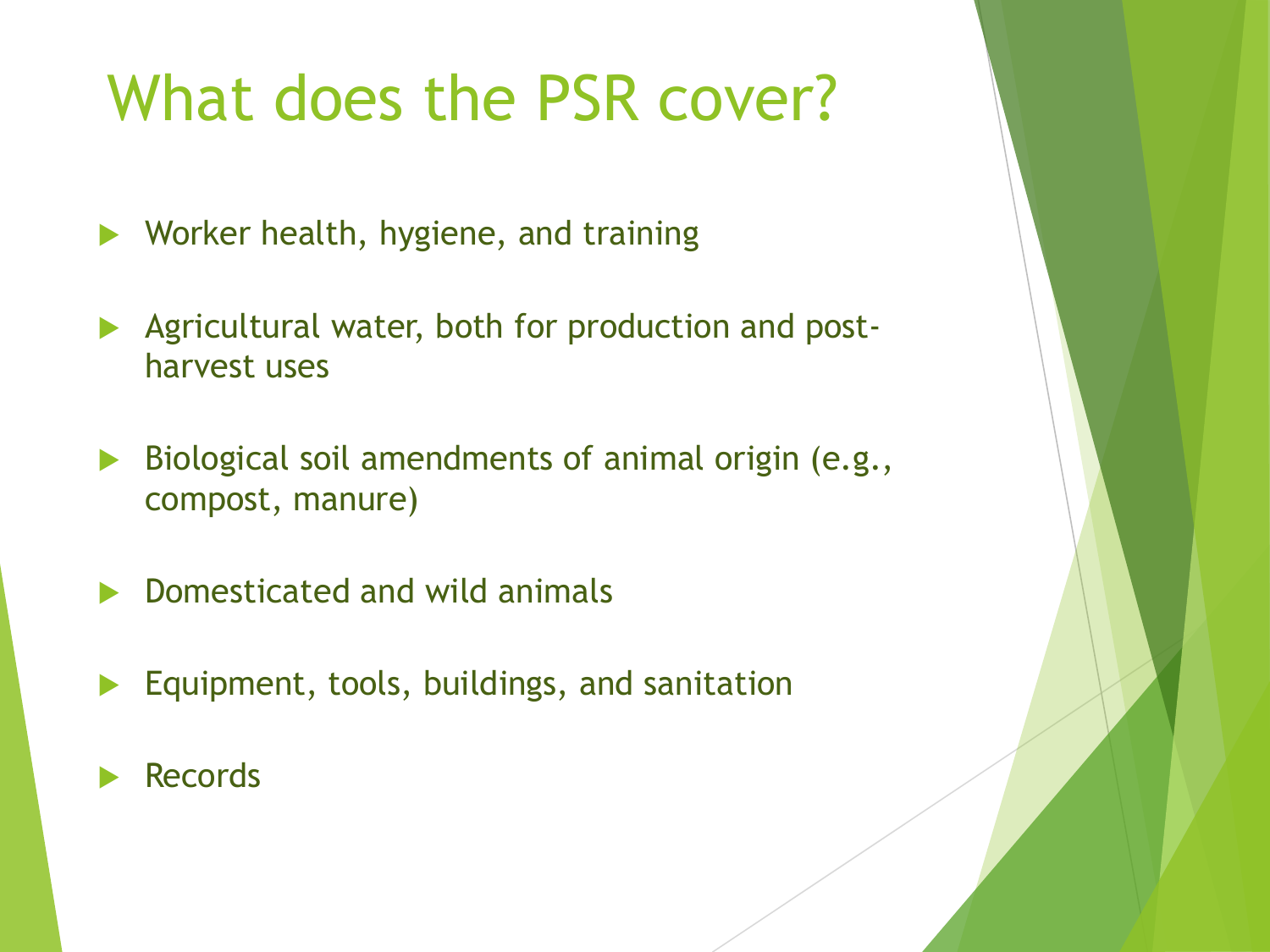#### Grower Trainings

- ▶ One representative from each farm/packing house is required to attend a Produce Safety Alliance Grower Training
- The PSA Grower Trainings cover the parts of the PSR and allows opportunity for questions
- ▶ You can view training dates and locations here: [www.crec.ifas.ufl.edu/events](http://www.crec.ifas.ufl.edu/events)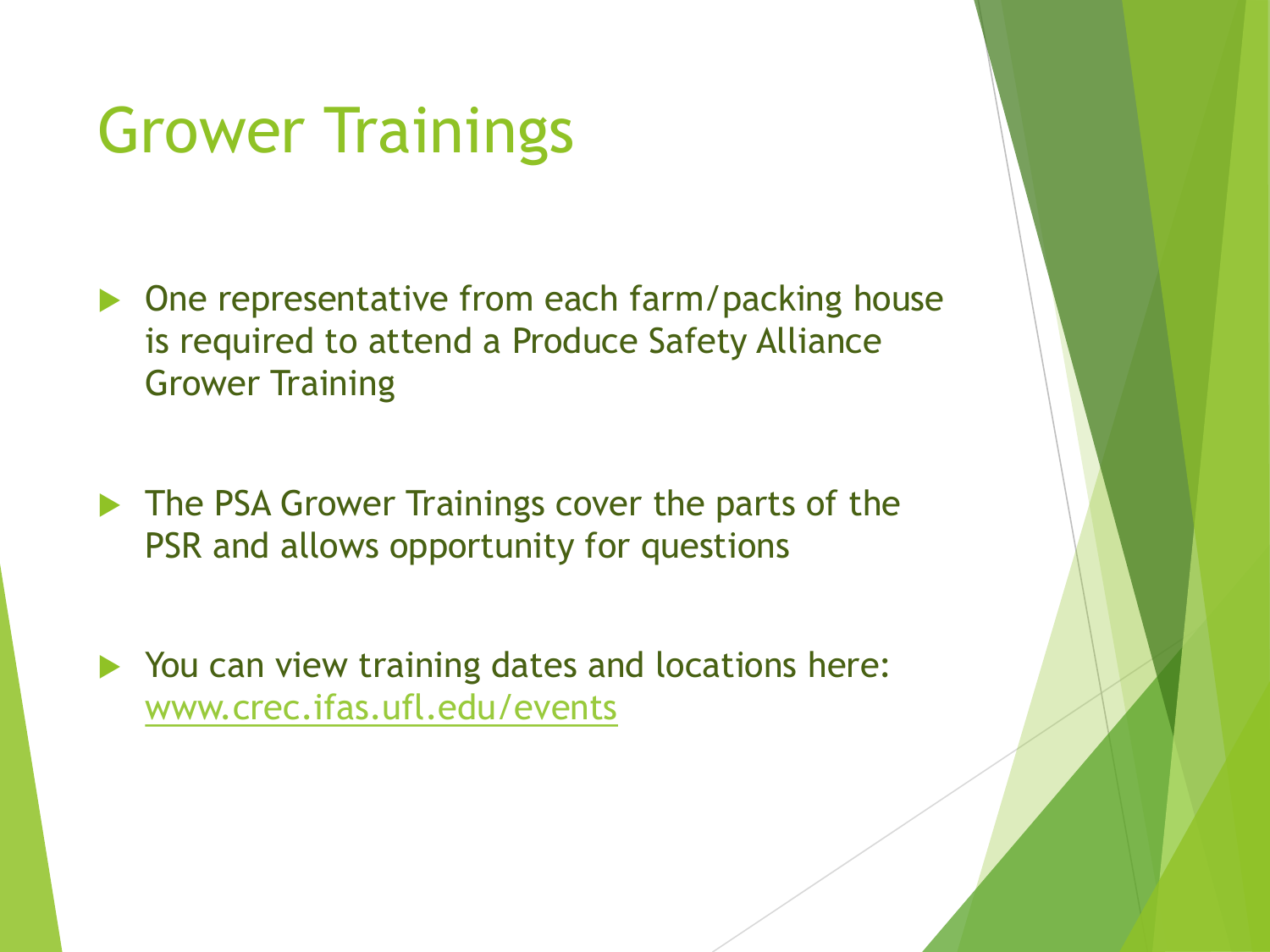#### On-Farm Readiness Reviews

- Educational, outreach opportunity where a FDACS representative and a UF/IFAS Extension Agent walk through farm or packing house and answer any questions about FSMA PSR and how it applies to you
- OFRRs are free and voluntary, done by request
- Prepares farms and packing houses for upcoming inspections
- You can request an OFRR by visiting www.freshfromflorida.com/FSMA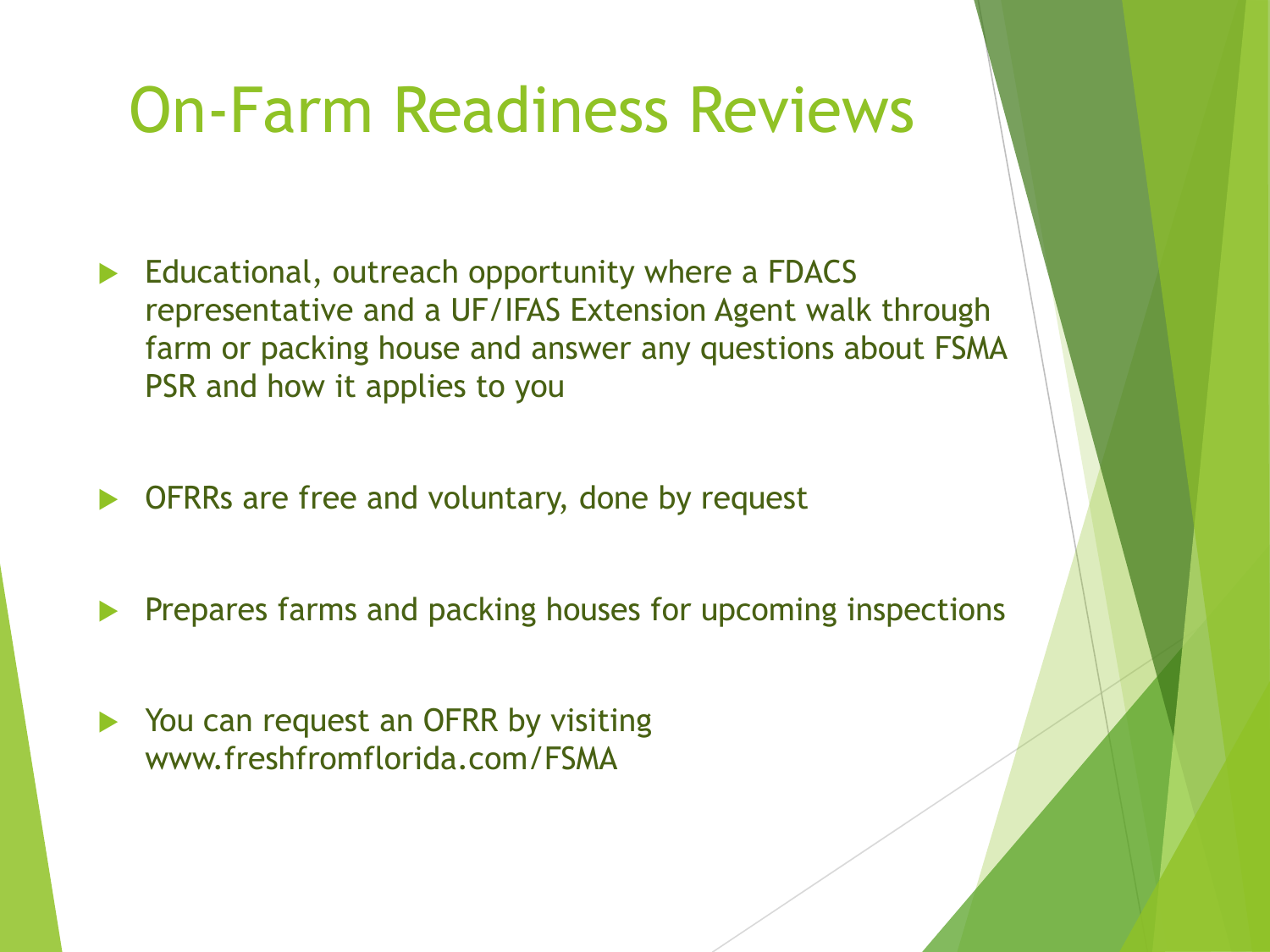#### Inspections

**Inspections on large farms began in May** 

**Inspections are scheduled** 

Similar to OFRR

**Educate before and while we regulate" - FDA**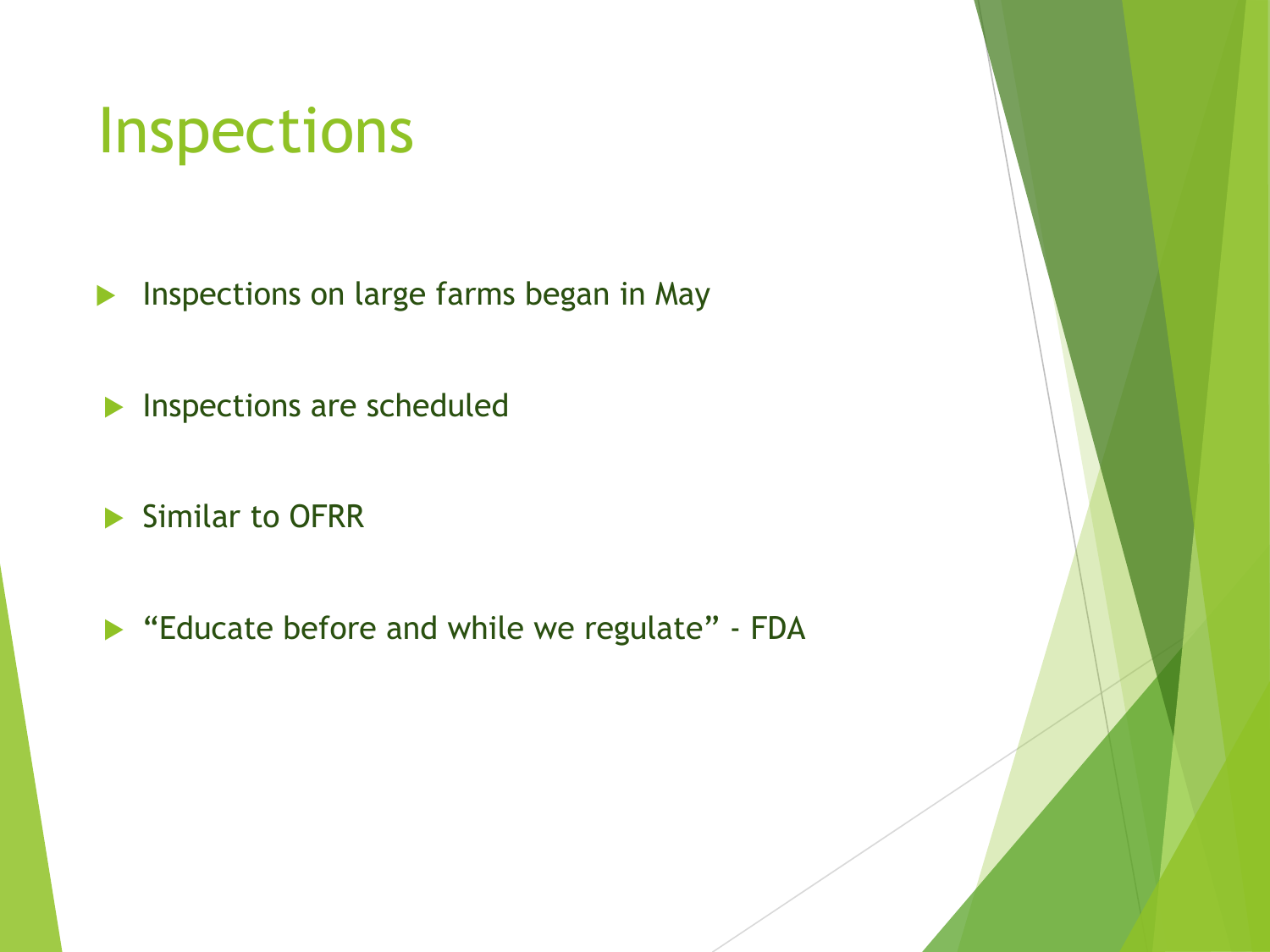## Upcoming PSA Grower **Trainings**

- **9/19 - Sebring**
- **9/23 - St. Augustine**
- **9/24 - Tavares**
- **9/27 - Palmetto**
- **10/1 - Homestead**
- **10/4 - Palatka**
- **10/10 - Brooksville**
- **10/15 - Immokalee**
- **10/17 - Fort Pierce**
- **11/18 - Belle Glade**

#### Registration details and future dates at https://crec.ifas.ufl.edu/extension/events/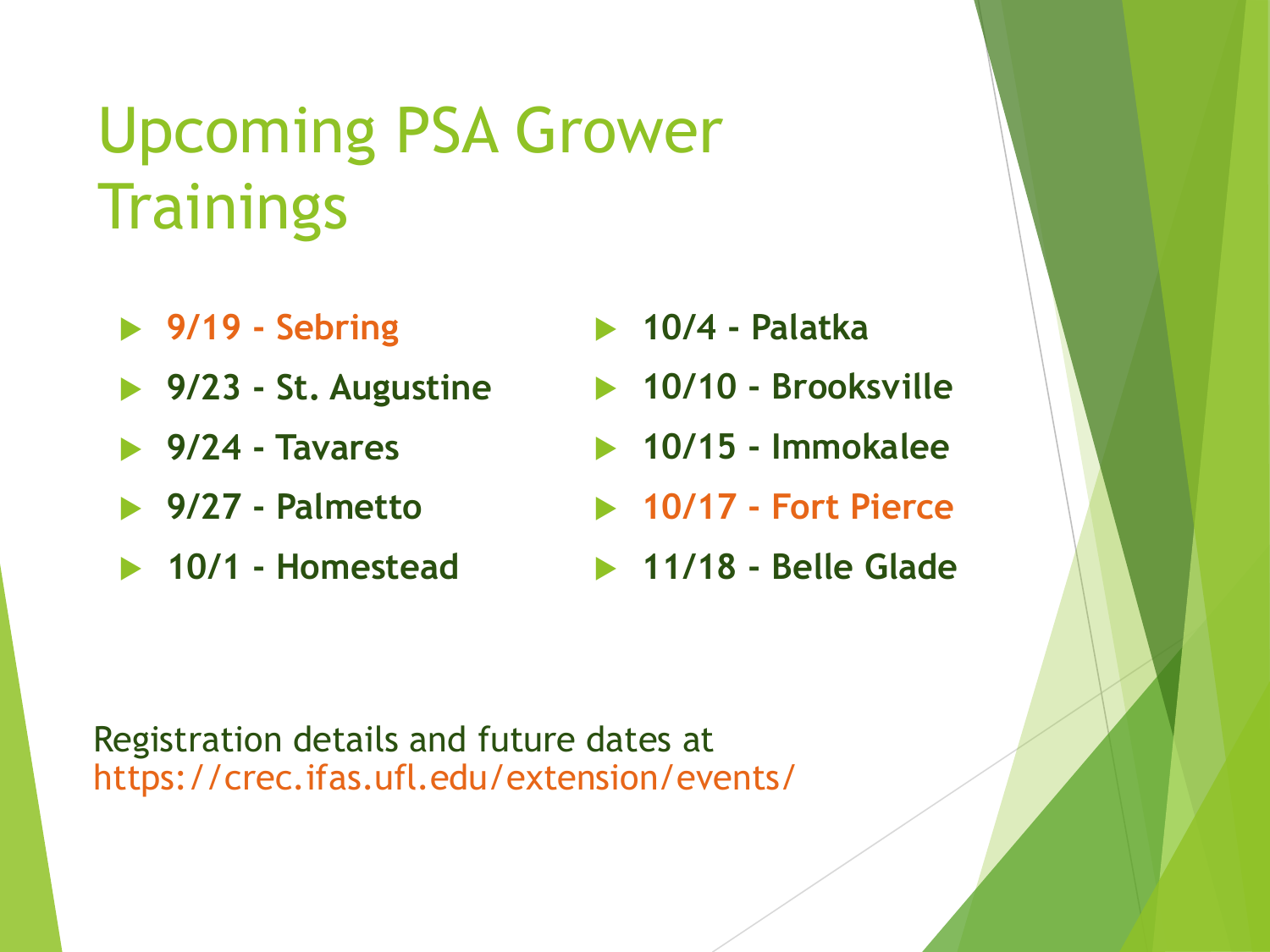#### Other Workshops

- **Beyond Basic Produce Food Safety: A Hands-On Analysis**
	- **10/9 – Lake Alfred**

**Preventive Controls for Human Food – PCQI Training**

**11/4-11/6 – Orlando**

- **HACCP for Florida Fresh Fruit and Vegetable Packinghouses**
	- **11/19-11/20 – Belle Glade**

Registration details and future dates at https://crec.ifas.ufl.edu/extension/events/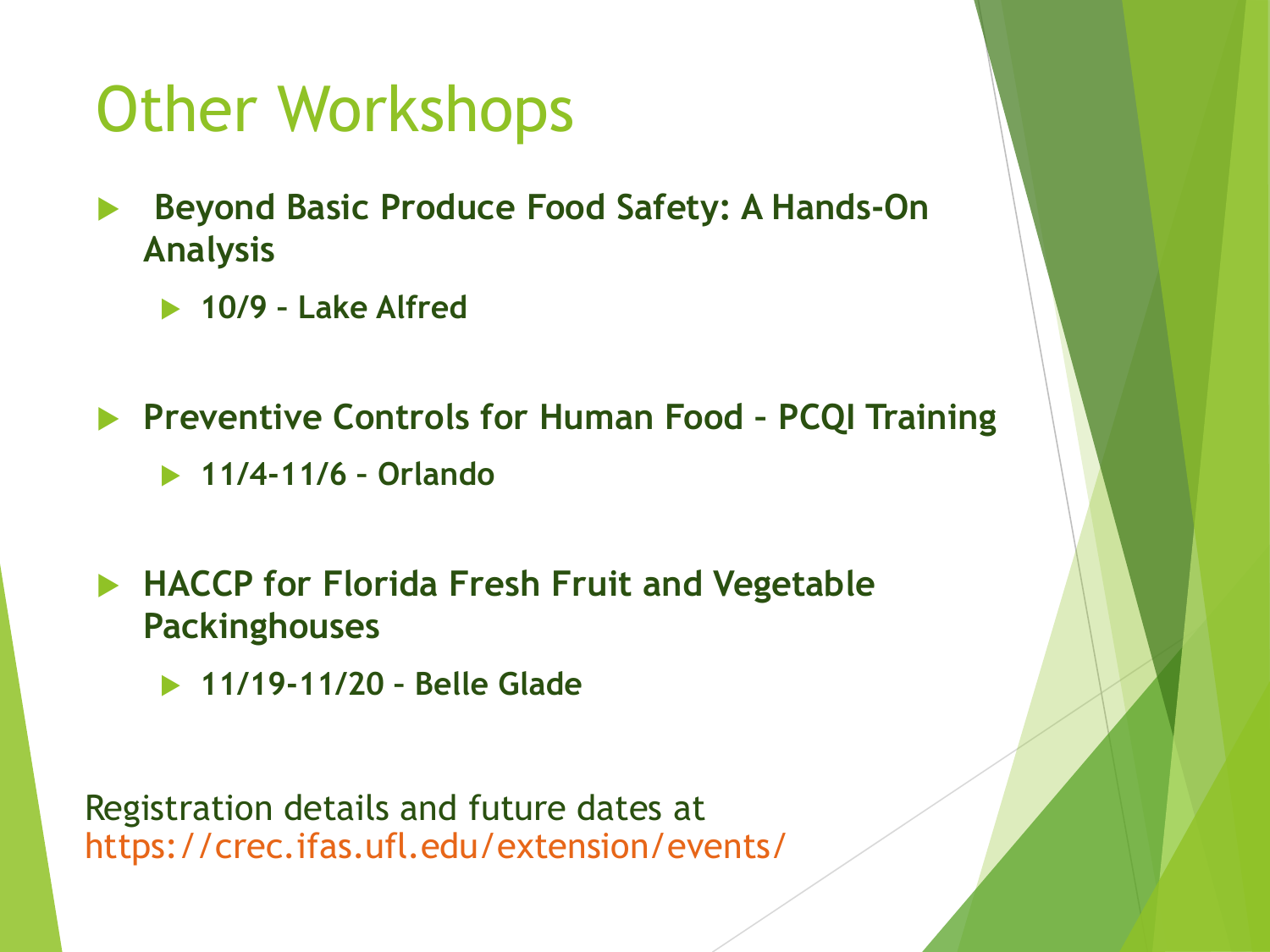#### Summary

- **FIDACS** is participating in (and funding) training/OFRRs and performing inspections
- **Fall training starts in September** 
	- ▶ crec.ifas.ufl.edu/extension/events
- **Den-Farm Readiness Reviews** 
	- $\blacktriangleright$  freshfromflorida.com/fsma
- Compliance dates for packinghouses align with PSR, enforcement discretion